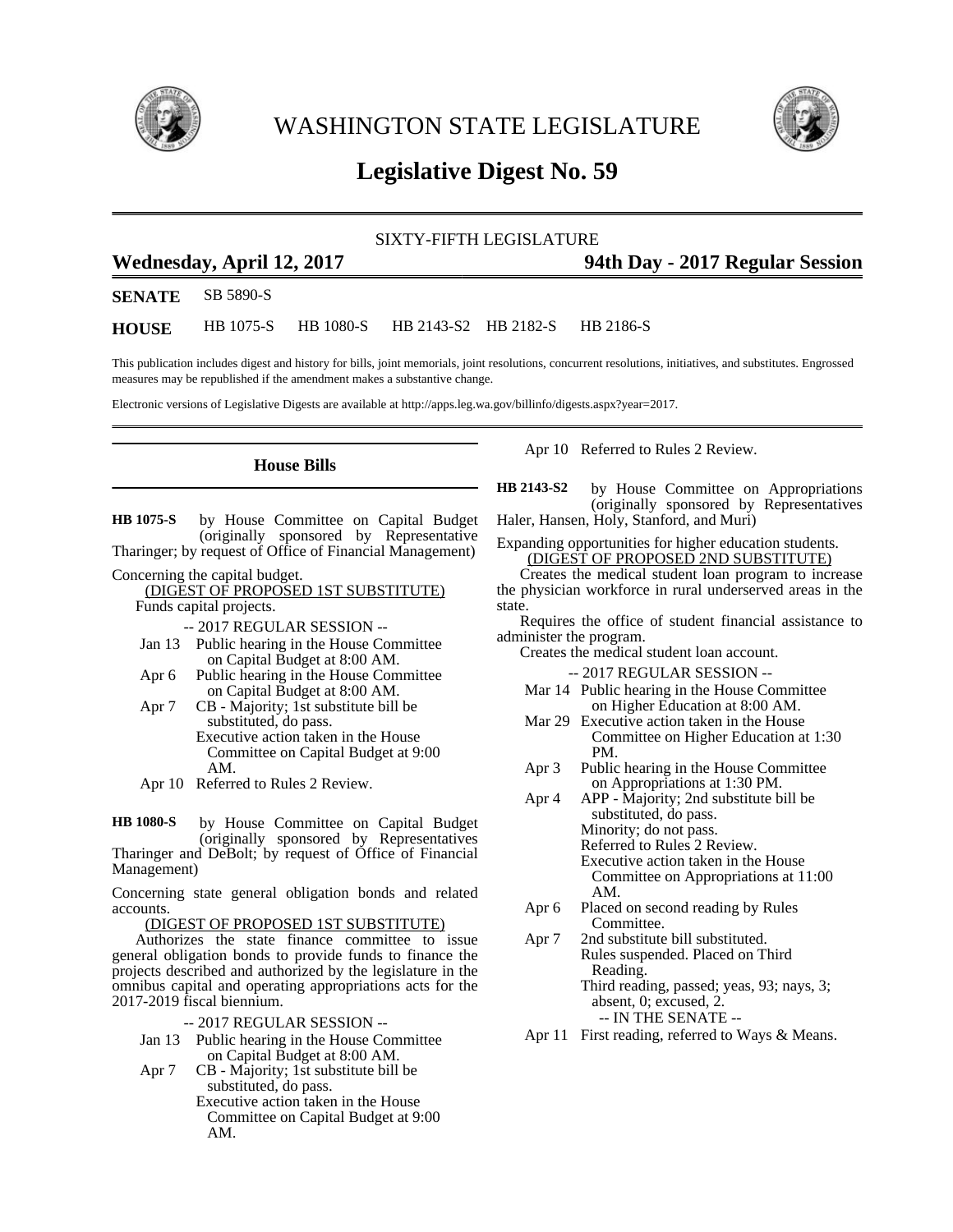#### by House Committee on Capital Budget (originally sponsored by Representative Peterson) **HB 2182-S**

Relating to providing a tiered tax on the possession of hazardous substances to provide for the current program's immediate needs and a more stable source of revenue in the future.

#### (DIGEST OF PROPOSED 1ST SUBSTITUTE)

Provides a tiered tax on the possession of hazardous substances to provide for the current program's immediate needs and a more stable source of revenue in the future.

Requires the department of ecology, in consultation with the department of revenue, to provide a report regarding cleanup and stormwater projects and projected hazardous substance tax revenues to the office of financial management and legislative fiscal committees by October 1, 2018, 2020, 2022, and 2024.

-- 2017 REGULAR SESSION --

- Apr 4 Public hearing in the House Committee on Capital Budget at 9:00 AM.
- Apr 7 CB Majority; 1st substitute bill be substituted, do pass. Minority; do not pass. Minority; without recommendation. Executive action taken in the House Committee on Capital Budget at 9:00 AM.
- Apr 10 Placed on second reading.

by House Committee on Finance (originally sponsored by Representatives Lytton, Jinkins, and Macri) **HB 2186-S**

Concerning investing in Washington families by improving the fairness of the state's excise tax system by narrowing or eliminating tax preferences, imposing a business and occupation tax surcharge while eliminating tax liability for small businesses, enacting an excise tax on capital gains, modifying the real estate excise tax, making administrative changes, and implementing marketplace fairness in Washington.

(DIGEST OF PROPOSED 1ST SUBSTITUTE)

Addresses the state's tax system with regard to: (1) Capital gains taxes;

(2) Business and occupation tax rate change and deduction;

(3) Eliminating the sales and use tax exemption for bottled water;

(4) Repealing the preferential business and occupation tax rate for warehousing and reselling prescription drugs;

(5) Narrowing a use tax exemption for self-produced  $fuel$ 

(6) Eliminating the preferential business and occupation tax rate for international investment management services;

(7) Nonresident sales tax exemption remittances;

(8) Graduated real estate excise tax rates;

(9) Real estate excise tax on foreclosures;

(10) Requiring local governments that issue building permits to supply subcontractor information to the department of revenue;

(11) Remote sellers, referrers, and marketplace facilitators;

(12) The expansion of an individual's liability for an entity's unpaid tax obligations;

- (13) Reducing interest on tax refunds; and (14) Transfers to the education legacy trust account.
	- -- 2017 REGULAR SESSION --
- Apr 3 Public hearing in the House Committee on Finance at 8:00 AM.
- Apr 4 FIN Majority; 1st substitute bill be substituted, do pass. Minority; do not pass. Referred to Rules 2 Review. Executive action taken in the House Committee on Finance at 8:00 AM.

#### **Senate Bills**

by Senate Committee on Ways & Means (originally sponsored by Senators O'Ban, Braun, and Rolfes) **SB 5890-S**

Concerning foster care and adoption support.

(AS OF SENATE 2ND READING 4/10/17)

Requires respite care to include case aides who provide temporary assistance to foster parents as needed with the overall goal of supporting the parental efforts of the foster parents, however this does not include overnight assistance.

Requires the department of social and health services to contract with nonprofit community-based organizations in each region to establish a statewide pool of individuals to provide the care.

Requires the state institute for public policy to prepare an outcome evaluation of the respite care.

Requires the secretary of the department of social and health services to: (1) In order to encourage adoption of children between the ages of fourteen and eighteen, include continued eligibility for the Washington college bound scholarship as part of a new negotiated adoption agreement; and

(2) Within the department's appropriations, establish a case review panel for the purpose of reviewing foster care cases where permanency has not been achieved for children within twelve months after being placed in outof-home care.

Requires the governor to regularly acknowledge the contributions of foster parents to the state with, at a minimum, a letter signed by the governor.

Creates the foster parent shared leave pool to allow employees to donate leave to be used as shared leave for an employee who is a foster parent needing to care for or preparing to accept a foster child in their home.

Repeals the child and family reinvestment account.

Eliminates the termination and repeal, under the sunset act, of the child and family reinvestment account and the methodology for calculating savings.

Requires any residual balance remaining in the child and family reinvestment account to be transferred to the general fund.

Creates the child welfare system improvement account.

-- 2017 REGULAR SESSION --

Mar 16 Public hearing in the Senate Committee on Ways & Means at 3:30 PM.